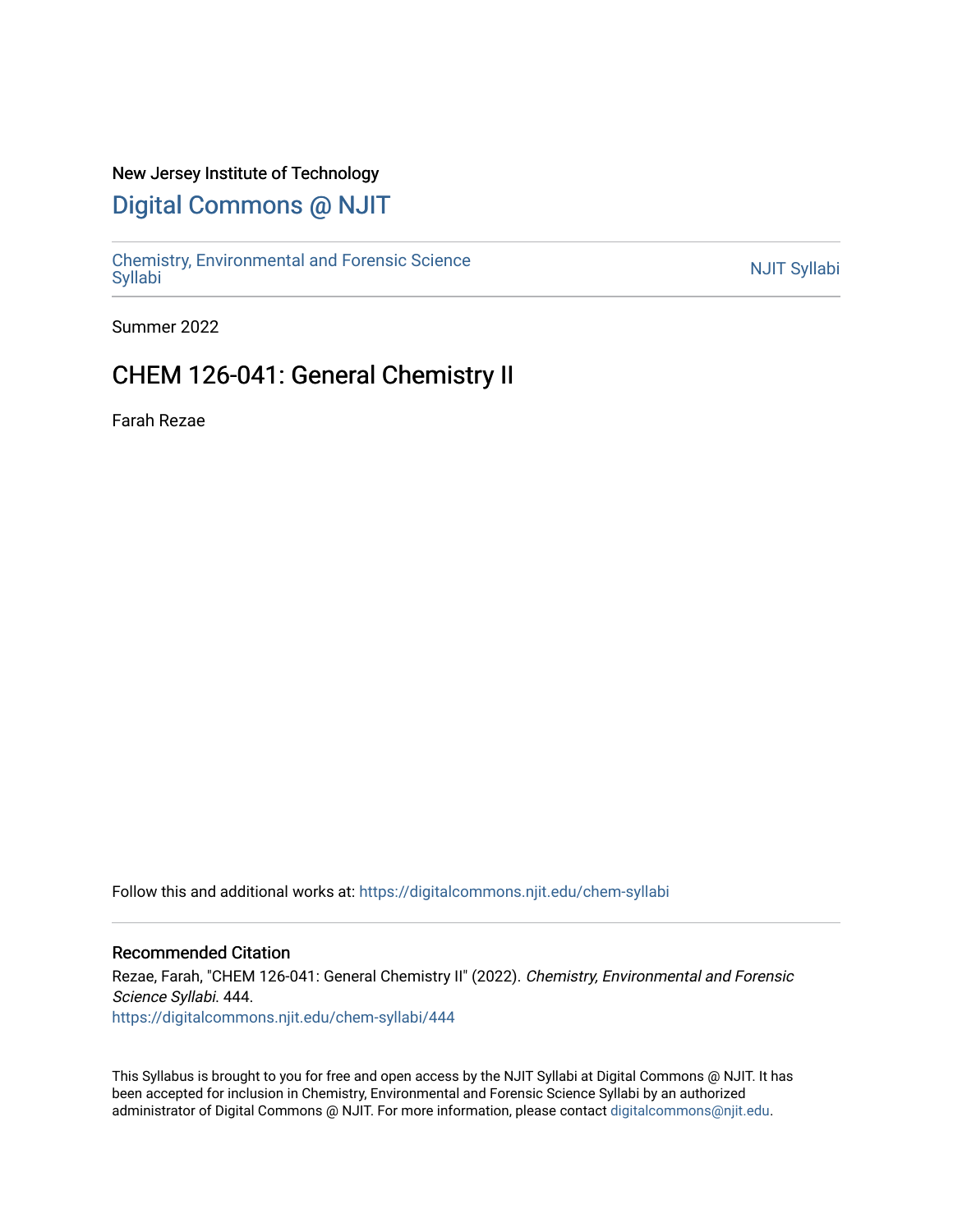

# THE COLLEGE OF SCIENCE **AND LIBERAL ARTS**

# THE DEPARTMENT OF CHEMISTRY AND ENVIRONMENTAL SCIENCE

#### **CHEM 126-041** *Summer 2022 Course Syllabus*

*Academic Integrity is the cornerstone of higher education and is central to the ideals of this course and the university. Cheating is strictly prohibited and devalues the degree that you are working on. As a member of the NJIT community, it is your responsibility to protect your educational investment by knowing and following the academic code of integrity policy that is found* 

*at: [http://www5.njit.edu/policies/sites/policies/files/academic-integrity-code.pdf.](http://www5.njit.edu/policies/sites/policies/files/academic-integrity-code.pdf)* 

*Please note that it is my professional obligation and responsibility to report any academic misconduct to the Dean of Students Office. Any student found in violation of the code by cheating, plagiarizing or using any online software inappropriately will result in disciplinary action. This may include a failing grade of F, and/or suspension or dismissal from the university. If you have any questions about the code of Academic Integrity, please contact the Dean of Students Office at [dos@njit.edu](mailto:dos@njit.edu)*

#### **COURSE INFORMATION**

**Course Description**: C h em 1 2 6 **Number of Credits**: 3 **Pre-requisites: Chem 125 Corequisites:** C or higher in Math 110 or equivalent

| <b>Course-Section</b> | <b>Instructor</b> |  |
|-----------------------|-------------------|--|
| l Chem 126-041        | Dr Farah Rezae    |  |

#### **Office Hours: Mondays: 2:00PM-4 :00PM**

## **Webex meeting room: https://njit.webex.com/join/rezaenjit.edu**

**Webpage:** The course website is available through Canvas, which can be accessed via canvas.njit.edu. Please email your instructor immediately if you cannot access the class site. All materials including lecture summaries, any PowerPoint slides, and other documents will be posted on the class site. Please check the site frequently for new materials and announcements. All grades for this course will be posted to Canvas on a regular basis. You are responsible for all updates posted to Canvas, and if you find any mistakes in content or grading, or you need help accessing these materials, please contact your instructor as soon as possible.

#### **Required Textbook**:

| Title            | Chemistry, A Molecular Approach |
|------------------|---------------------------------|
| Author           | Nivaldo J. Tro                  |
| Edition          | Fifth                           |
| <b>Publisher</b> | Pearson                         |
| <b>ISBN #</b>    | ISBN-13: 978-0134874371         |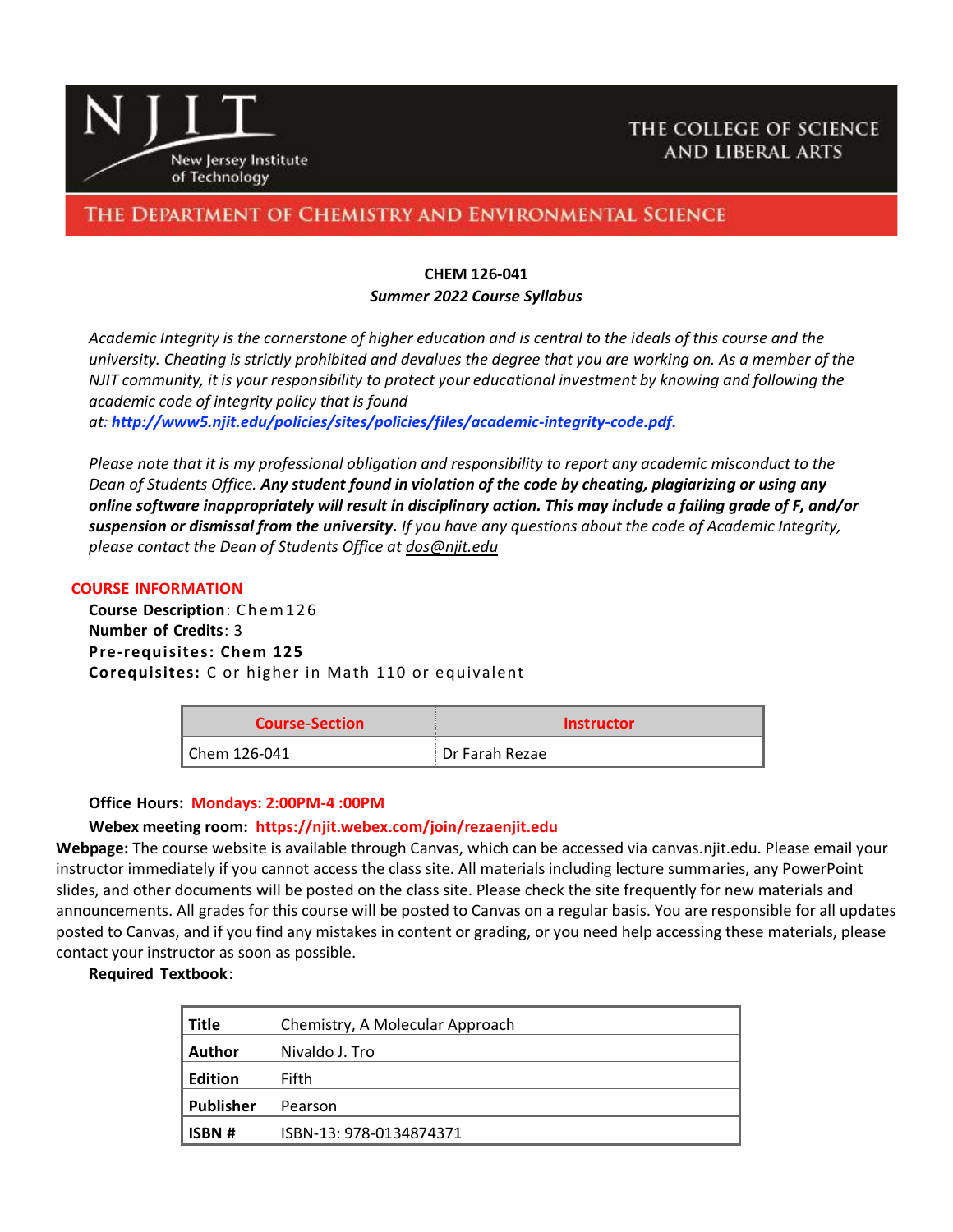#### **Learning Outcomes**:

- 1. Define Reaction Rate, relate reaction rate to stoichiometry and determine order of a reaction
- 2. Describe the factors affecting reaction rate
- 3. Use kinetic data to write reasonable reaction mechanisms
- 4. Explain equilibrium and equilibrium constants
- 5. Understand the concept of equilibrium constant and the reaction quotient, Q
- 6. Use equilibrium constant to determine the direction of reaction and product yield in the context of various chemical reactions
- 7. Use Le Chatelier's principle to determine direction of reaction<br>8. Understand different definitions of acids and bases
- 8. Understand different definitions of acids and bases
- Explain the autoionization of water and the concept of pH to discuss acid/base strength
- 10. Define and perform calculations relating to acid and base dissociation constant
- 11. Explain the concept of buffer solution and their importance
- 12. Perform calculations to show the efficiency of buffer solutions
- 13. Interpret equilibrium constants Ksp and discuss solubility of sparingly soluble salts
- 14. Interpret titration curves and calculate the pH of the solution during titration of strong and weak acids versus base
- 15. Understand and explain energy transformations in chemical reactions
- 16. Explain entropy, Gibbs free and the second and third law of thermodynamics.
- 17. Determine whether a reaction is spontaneous
- 18. Calculate thermodynamic parameters ΔG, ΔS, ΔH and relate the equilibrium constant to these parameters
- 19. Balance redox reaction and write oxidation and reduction half –reaction
- 20. Calculate the cell potential for a redox reaction in a galvanic cell
- 21. Relate cell potential to thermodynamic parameters and determine the direction of spontaneity
- 22. Use Faraday's law to determine the amount of material deposited during electroplating
- 23. Explain electrolysis and overvoltage
- 24. Differentiate between chemical reaction and nuclear reaction
- 25. Balance nuclear equations and describe the particle emitted during the process
- 26. Predict the type of emission from unstable nuclides
- 27. Use mass –energy relationship to calculate the energy released during nuclear processes
- 28. Distinguish between nuclear fission and fusion
- 29. Describe the applications of nuclear reaction s in energy production
- 30. Name simple organic compounds and the basic function al groups
- 31. Write reactions of alkanes, alkenes and alkynes

## **POLICIES**

**All CES students must familiarize themselves with, and adhere to, all** official university-wide student policies. CES takes these policies very seriously and enforces them strictly.

In addition, obtaining course materials such as past exams or solutions to homework and/or class assignments from external sources constitutes as cheating. The official Student's Solutions Guide is exempt. Posting course materials on external websites without the approval of the instructor violates intellectual property laws and hence strictly forbidden**.** Any student caught cheating on homework will be assessed a penalty of 20 points, in addition to a grade of zero for the given homework assignment.

**Students are encouraged to seek help from their instructors during office hours.**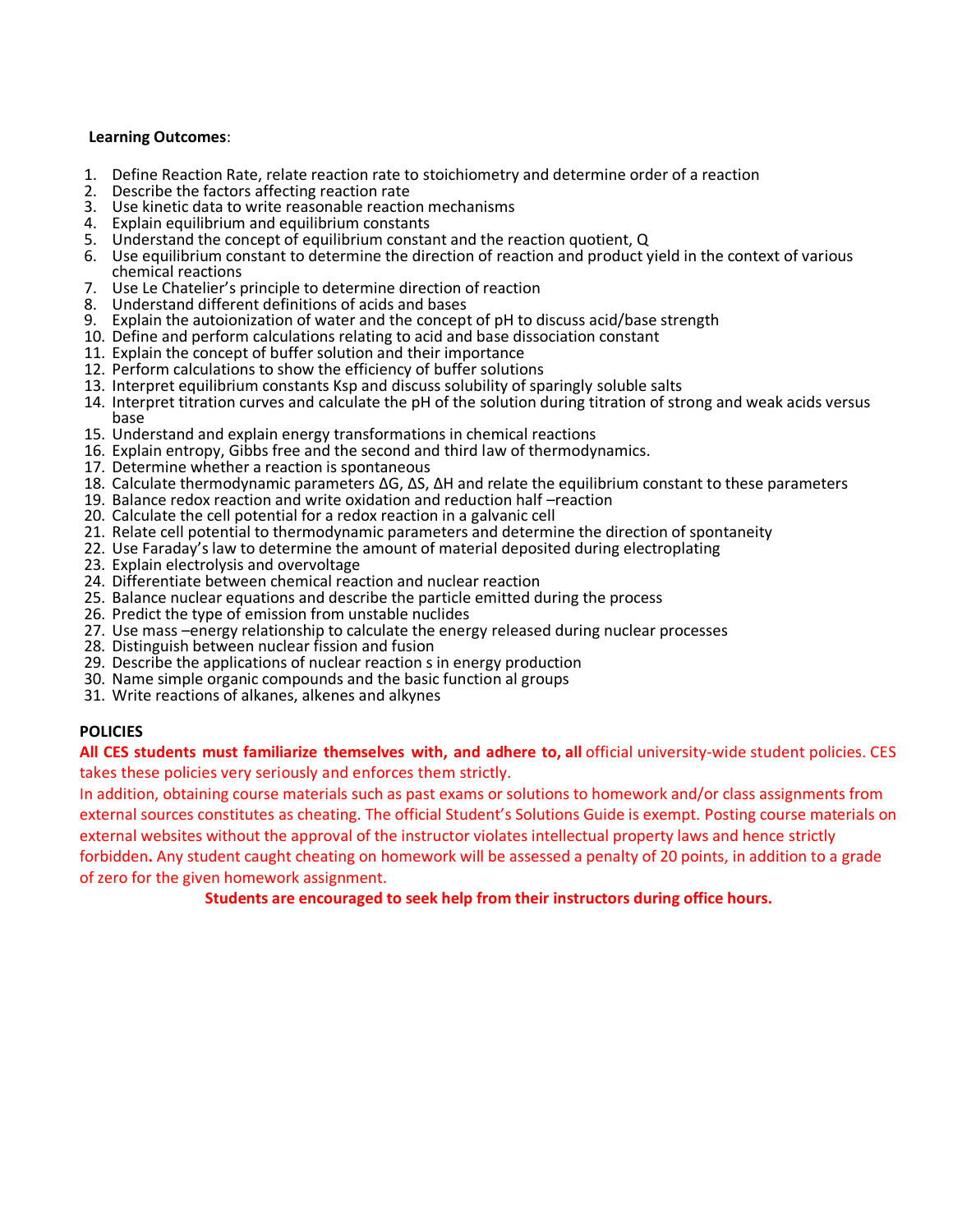**Grading Policy**: The final grade in this course will be determined by a point total based on the following:

| <b>Homework</b>              | 150  |
|------------------------------|------|
| <b>Recitation worksheets</b> | 100  |
| and Classroom attendance     |      |
| Common Exam I                | 150  |
| <b>Common Exam II</b>        | 150  |
| <b>Common Exam III</b>       | 150  |
| <b>Final Exam</b>            | 300  |
| <b>Total points</b>          | 1000 |

Your final letter grade in this course will be based on the following tentative curve:

| A  | >835    |   | 600-659 |
|----|---------|---|---------|
| B+ | 775-834 | D | 550-599 |
| в  | 710-774 |   | < 550   |
|    | 660-709 |   |         |

**You must maintain an average of 35%, which is 228 points in the common exams and finals to be considered for a grade of D or higher. You will receive an F even if you have adequate point total without this requirement.** 

**ATTENDANCE POLICY:** Attendance at classes will be recorded and through **iclicker** and is **mandatory**. Each class is a learning experience that cannot be replicated through simply "getting the notes."

**LECTURE (IN PERSON):** A computer and scientific (non-graphing, non-programmable) calculator are required for all lectures. Students are expected to come to lecture after having reviewed the pre-recorded lecture notes available in Canvas. Instruction will be offered in person, so attendance is required for all the classes A laptop is required for all classes as instructors will administer online class quizzes. We will be doing a lot of problem -solving, so a paper notebook where you can do problems is highly recommended.

If your computer malfunctions and you are unable to attend class in person, you are required to inform the instructor, via e-mail the **same day**. Failure to notify the instructor will result in loss of points for that day. **ICLICKER IN CLASSROOM**: In order to gauge student comprehension, encourage participation, and track attendance we will use using iClicker Cloud. Each student must download the iClicker Student (formerly iClicker Reef) app to their mobile device or laptop and sign up for the 6 month license. Students must create an account in the application or, if they have an account already, simply sign in. **When creating your profile, please use your name and NJIT email as it appears on the class roster**. Instructors will be using this app to assign grades so having the correct name and email is vital to getting the points you earned! Once in the app, simply select the "add a class" button (top right, appears as a plus sign), search for New Jersey Institute of Technology, and select the course with the name your instructor provides.

**RECITATION:** Each recitation, the students will be given a worksheet to solve. You will be given adequate time to complete the worksheets and upload your work. These worksheets are essential for helping you learn and are worth points. So please take the time to do the work neatly and upload them in the space provided in CANVAS. Students who miss a recitation for a valid reason must still make up the worksheet to get credit.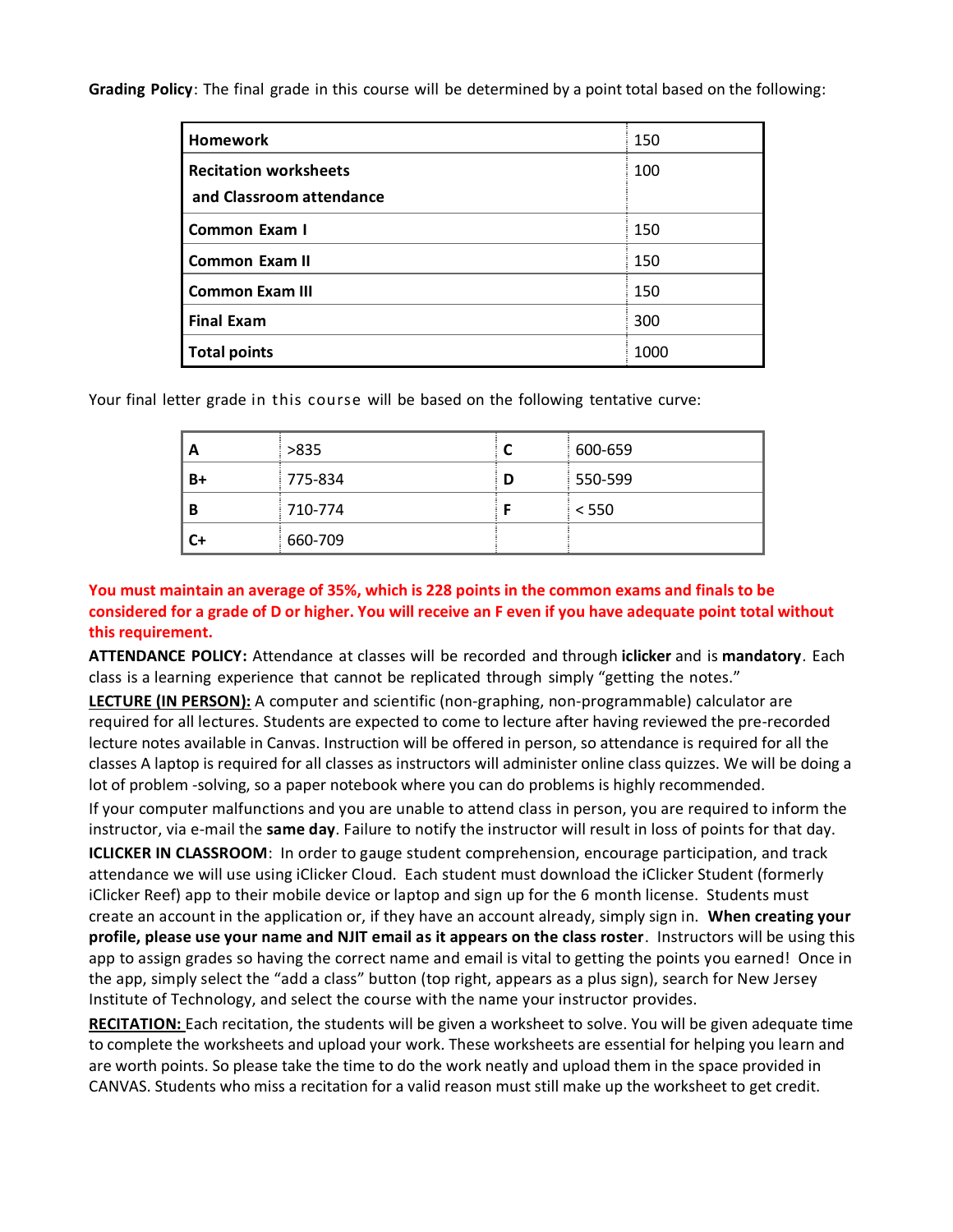**COURSE LEARNING RESPONSIBILITY:** The COVID-19 pandemic has required that both instructors and students make changes to their normal working protocols for courses. Students are asked to practice extra care and attention in regard to academic honesty, with the understanding that all cases of plagiarism, cheating, multiple submission, and unauthorized collaboration are subject to penalty. Students may not collaborate on exams or assignments, directly or through virtual consultation, unless the instructor gives specific permission to do so. Posting an exam, assignment, or answers to them on an online forum (before, during, or after the due date), in addition to consulting posted materials, constitutes a violation of the university's Honesty policy. Likewise, unauthorized use of live assistance websites, including seeking "expert" help for specific questions during an exam, can be construed as a violation of the honesty policy. All students should be familiar with the NJIT integrity code: *[http://www5.njit.edu/policies/sites/policies/files/academic](http://www5.njit.edu/policies/sites/policies/files/academic-integrity-code.pdf)[integrity-code.pdf.](http://www5.njit.edu/policies/sites/policies/files/academic-integrity-code.pdf)* 

In addition to adhering to the NJIT Integrity statement, converged learning also places a significant amount of responsibility on you. Please review the email sent by the registrar for detailed instructions on classroom assignment and dates when you will be on campus. This can be accessed via **Back2Classroom** app. More details can be found at: **<https://back2classroom.njit.edu/getting-started-students>**

## **HOMEWORK POLICY:**

Homework is 100% online and accessed via CANVAS. The homework is to test your understanding of the material being taught. This homework will build on the classroom content and enhance your understanding of the material. This homework will also be good preparation for the common exams. It is important that you aim to get > 90% in all your homework to get the most benefit.

Each homework assignment has it due date. In addition, Canvas has a calendar with due dates. **ALL HOMEWORK MUST BE DONE ON TIME. There is no credit for late homework.** DO NOT WAIT TO THE LAST MINUTE TO DO YOUR HOMEWORK. ONLINE SYSTEMS ARE NOT 100% RELIABLE. UNEXPECTED EVENTS, like Canvas being down, MAY OCCUR but they are not considered valid excuses for missing a due date. PLAN TO FINISH YOUR HOMEWORK AT LEAST ONE DAY BEFORE IT IS DUE.

**EXAMS**: There will be three midterm (Common) exams held in class during the semester and one comprehensive final exam. The following exam periods are tentative and therefore possibly subject to change:

**The final exam will test your knowledge of all the course material taught in the CHM 125-126.**

## **ADMINISTRATION OF EXAMS:**

The Common and Final Exams will be administered **IN PERSON or online** using the RESPONDUS browser with Webcam. This browser is available in Canvas. Students must complete a proper environment check before starting the exam in the exam video by showing their calculator, blank scratch paper, their work surface, cell phone is placed away from work area, and a 360-degree view of their workspace to confirm no information is posted around the work area. Students may only use scientific (non-programmable, non-graphing) calculators on exams. The student will also be asked to show a photo-ID**.**

**The final Exam will be an in-person, proctored ACS final exam.**

## **During the exam, you have to adopt the following behaviors:**

1. No cell phones anywhere near the exam-- any indication of cell phone presence (a ring tone, vibration, music, or a phone visible to the camera will result in a point penalty)

- 2. Not talking to anyone.
- 3. No covering of face (either with clothing or hand) unless the student is in a public space (like the library)
- 4. No moving out of frame.
- 5. No listening to music or having headphones/earbuds on.

6. No setting up the camera so that the camera's view is not completely on student and workspace.

**To protect the test's integrity, anyone found to violate any of the rules (2-6) of an exam or have facial recognition for less than 50% of the exam time will be docked 10 points for each violation from their exam score.**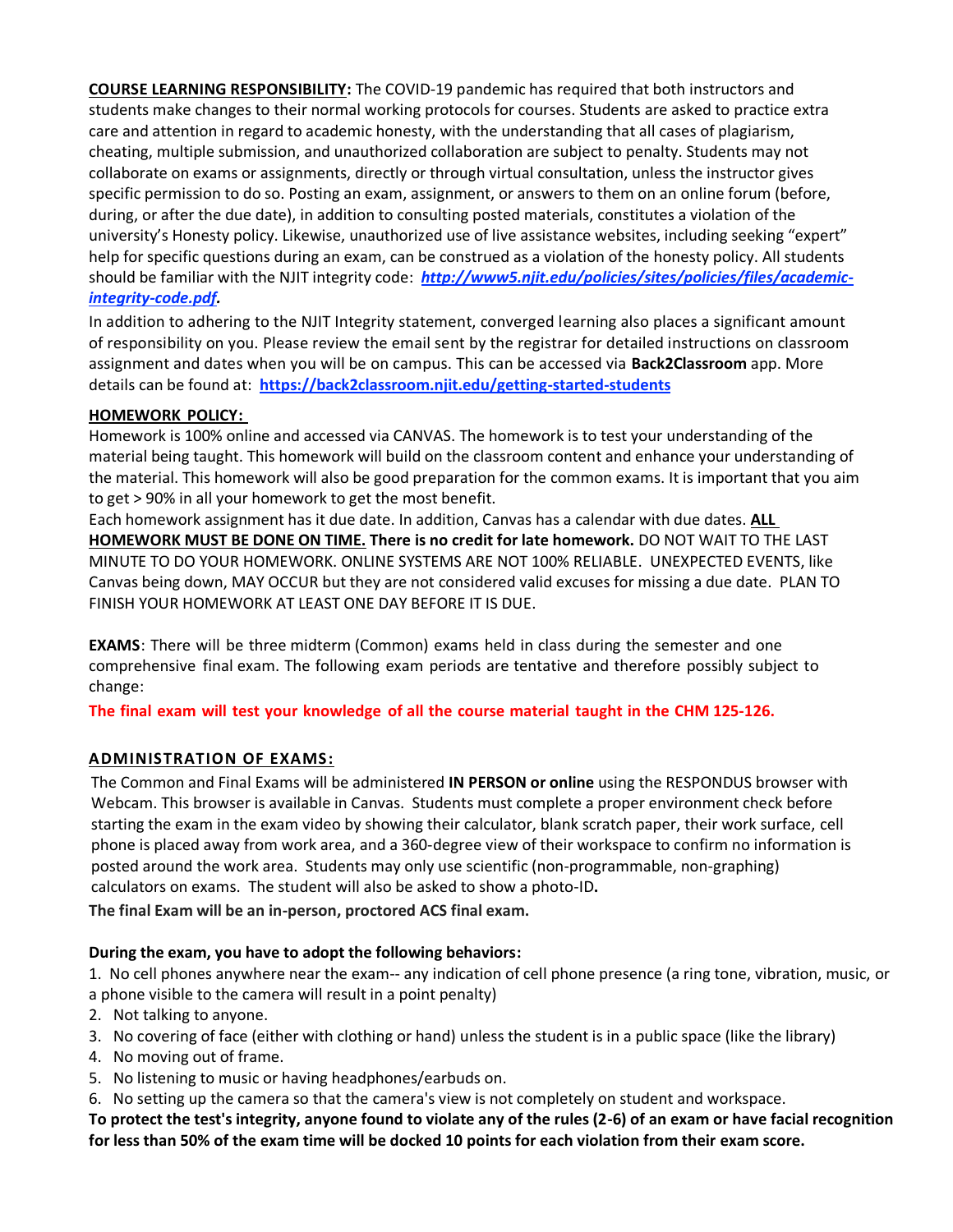We understand these are difficult times and it is natural to move around when taking an exam in the comfort of your home. We must remind you that this is a high stakes exam and must be treated as such. Please observe all exam rules as if you were taking the exam in person.

**TEST GRADING ERROR.** Test scores will be available in Canvas roughly 2 weeks after the test. If you wish to go over your exam, arrange to meet your instructor during office hours as these online exams may not be visible after submission. If you believe there is an error, you have one week after scores are posted to submit a test for regrading. You must describe the error via email to your professor for consideration.

ALL ERRORS NEED TO BE BROUGHT TO THE INSTRUCTOR'S ATTENTION WHEN THEY OCCUR. DO NOT WAIT UNTIL THE END OF THE SEMESTER

**MAKEUP EXAM POLICY:** There will normally be **NO MAKE-UP QUIZZES OR EXAMS** during the semester. In the event that a student has a legitimate reason for missing a quiz or exam, the student should contact the Dean of Students office and present written verifiable proof of the reason for missing the exam, e.g., a doctor's note, police report, court notice, etc. clearly stating the date AND time of the mitigating problem. The student must also notify the CES Department Office/Instructor that the exam will be missed. **One** *cumulative make-up examination* will be permitted at the end of the semester if there is an acceptable and substantial reason. A grade of zero will be given for a second missed examination independent of reason. *Tentative date of the makeup exam is during the week of December 6th .*

## **Using Respondus LockDown Browser and a Webcam for Online Exams**

Respondus LockDown Browser is a locked browser that prevents you from printing, copying, going to another URL, or accessing other applications during a quiz. If a Canvas quiz requires that LockDown Browser be used, you will not be able to take the assessment or quiz with a standard web browser. You may be required to use LockDown Browser with a webcam (Respondus Monitor), which will record you during an online exam.

The webcam can be built into your computer or can be the type that plugs in with a USB cable. Watch this short [video](http://www.respondus.com/products/lockdown-browser/student-movie.shtml) to get a basic understanding of LockDown Browser and the webcam feature. A student [Quick Start Guide](http://www.respondus.com/products/monitor/guides.shtml)  [\(PDF\)](http://www.respondus.com/products/monitor/guides.shtml) is also available.

1. Download and install LockDown Browser from this link:

**<http://www.respondus.com/lockdown/download.php?id=264548414>**

- 2. Once your download has finished, locate the "LockDown Browser" shortcut on the desktop and double-click it. (For Mac users, launch "LockDown Browser" from the Applications folder.)
- 3. You will be brought to the Canvas or Moodle login page within the LockDown Browser. If you are in Moodle, click "Login with your UCID" to log in with your NJIT UCID and password and then click Login.
- 4. Under "My courses," click on the course in which you have to take the exam that requires the LockDown Browser.
- 5. After you enter the course, find the exam and click on it.
- 6. A confirmation prompt will appear. Click the "Start attempt" button. Once a quiz has been started with LockDown Browser, you cannot exit until the Submit all and finish button is clicked.
- 7. If you are required to use a webcam (Respondus Monitor), you will be prompted to complete a Webcam Check and other Startup Sequence steps.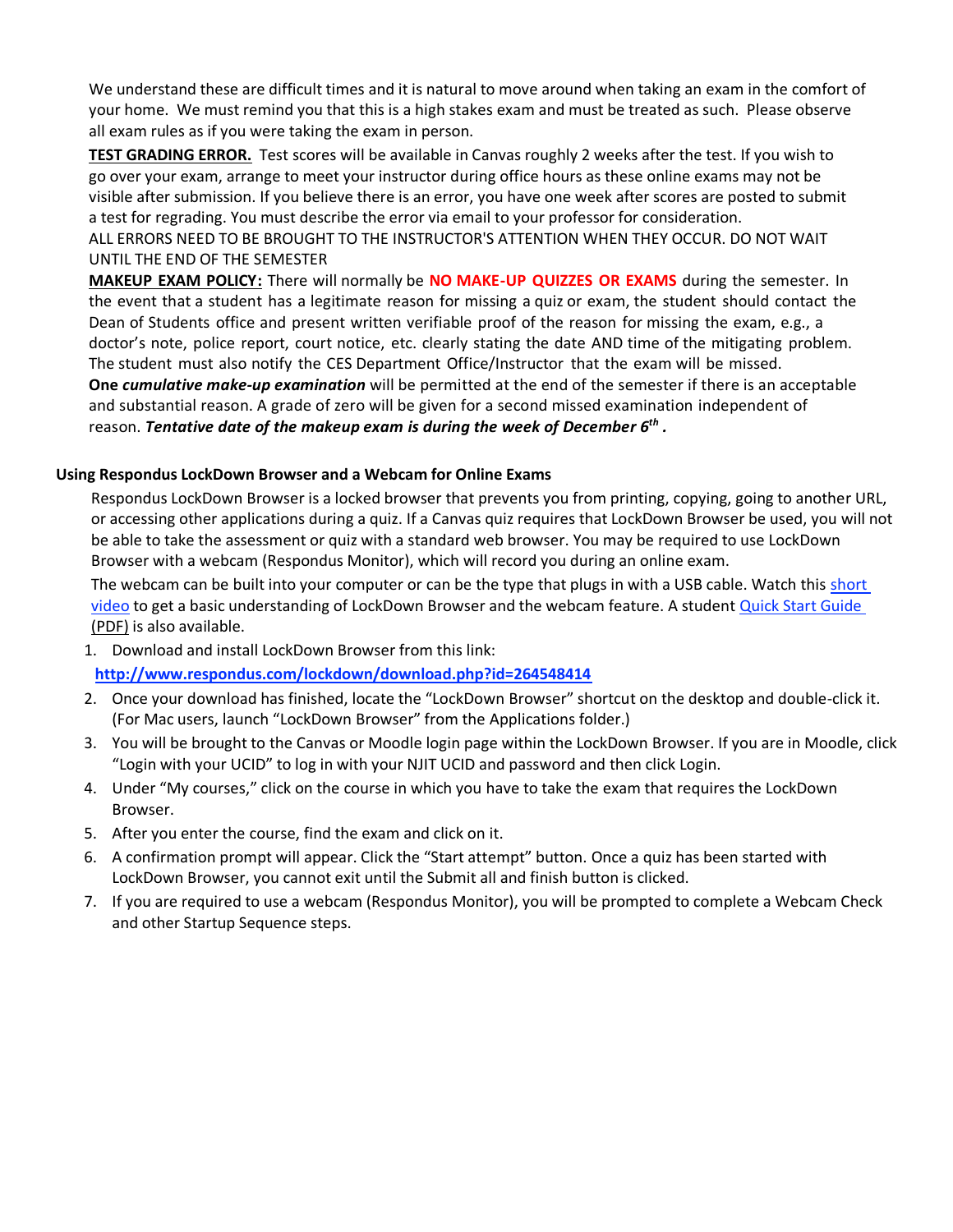## **HOW TO SUCCEED IN THIS COURSE:**

You are responsible for utilizing the resources provided like pre-recorded lectures to help yourself learn. You will benefit from the lecture and recitation only if you come prepared to class. Please plan to spend at least 6-9 hours each week outside the lecture/recitation period for this class.

#### **Spend a little time on chemistry and problem-solving everyday!**

All instructors will provide their availability for office hours where you can go for extra help. In addition, the Chemistry tutoring center will be a useful resource where you can get help from peers. On a weekly basis you need to plan for:

- a) Time to listen to pre-recorded lectures (before the class) and review the textbook chapter
- b) Prepare questions to ask the professor during class
- c) Review material and come prepared to do the recitation problems
- d) Time to do the online homework and textbook problems
- e) Go to tutoring center in CKB Room G12 .The tutors can help with Canvas Homework
- f) Go to Instructor office hours—this is particularly useful for clarifying concepts

#### **ADDITIONAL RESOURCES**

**Chemistry Tutoring Center**: Located in the Central King Building, Lower Level, Rm. G12. Students can get help from peer tutors on a "walk-in" basis. There is no private tutoring available, however if the center is not too busy, you may be able to get more personal attention. In this peer tutoring model, tutors are taught to encourage interaction among students to promote learning. In addition, there will be limited tutoring available online as well *Hours of operation are between Monday – Friday 10:00 am - 6:00 pm, either virtually or in-person* 

**Mental Health and Well-being**: NJIT is committed to the mental health and well-being of its students. If you or someone you know is feeling overwhelmed, depressed, and/or in need of mental health support, services are available. For help, such individuals should contact Center for Counseling and Psychological Services (c-CAPS) at <https://www.njit.edu/counseling/> or by calling the c CAPS office at 973-596-3414. If you need support and information about options and resources, please also reach out to the Office of the Dean of Students at <https://www.njit.edu/dos/>

**Accommodation of Disabilities**: **O**ffice of **A**ccessibility **R**esources and **S**ervices (**OARS**, *formerly known as Disability Support Services*) offers long term and temporary accommodations for undergraduate, graduate and visiting students at NJIT.

If you are in need of accommodations due to a disability please contact Scott Janz, Associate Director at the Office of Accessibility Resources and Services at 973-596-5417 or via email at [scott.p.janz@njit.edu.](mailto:scott.p.janz@njit.edu) The office is located in Fenster Hall Room 260. A Letter of Accommodation Eligibility from the Office of Accessibility Resources Services office authorizing your accommodations will be required.

For further information regarding self-identification, the submission of medical documentation and additional support services provided please visit the Accessibility Resources and Services (OARS) website at: **[http://www5.njit.edu/studentsuccess/disability-support-services/](http://www.njit.edu/studentsuccess/accessibility/)**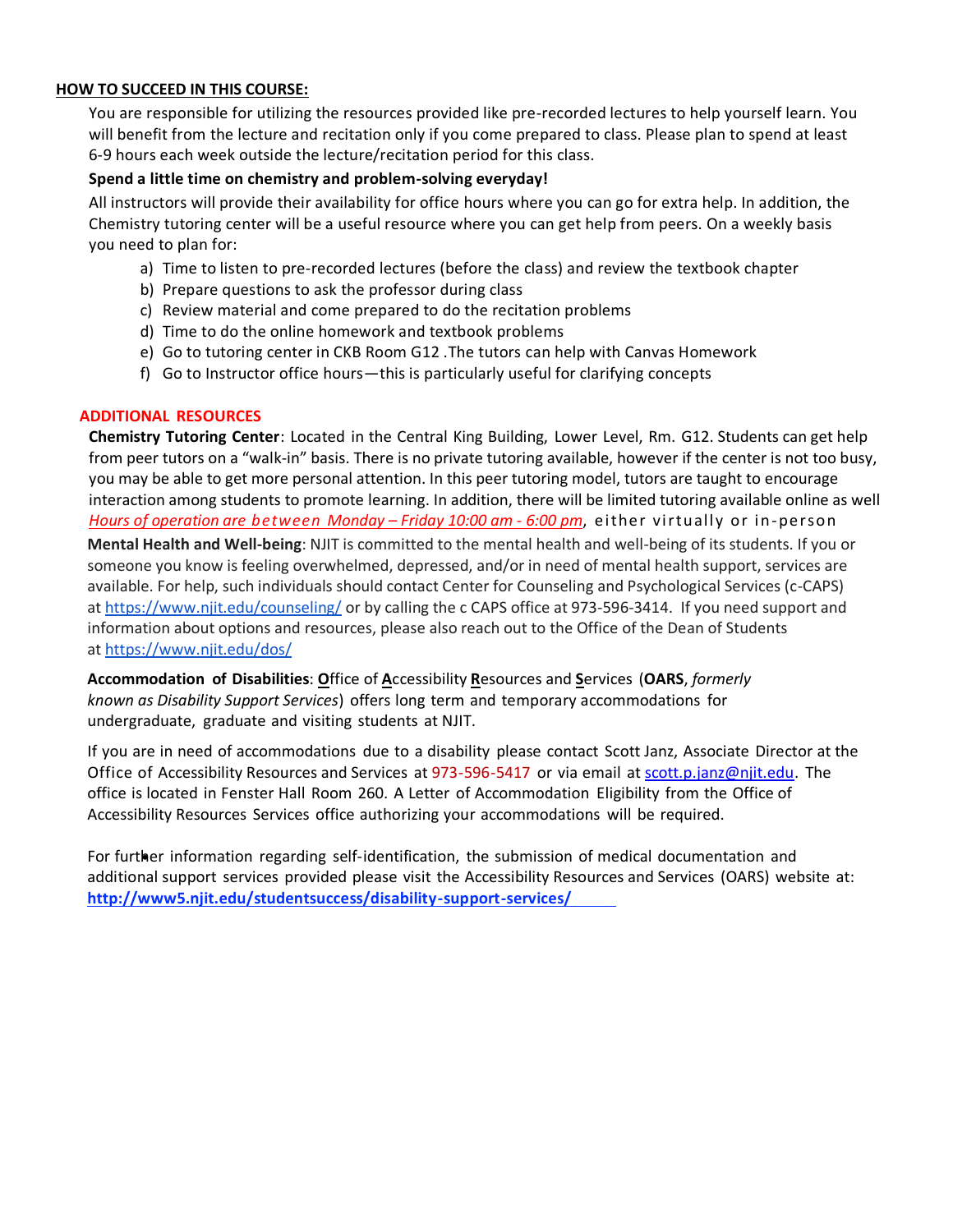| May | 23          | Middle Summer Session Begins                                   |  |
|-----|-------------|----------------------------------------------------------------|--|
| May | 27          | Last Day to Add/Drop for Middle Summer Session                 |  |
| May | 27          | Last Day for 100% Refund                                       |  |
| May | 28          | W Grades Posted for all Withdrawals from Middle Summer Session |  |
| May | 28          | 80% Refund Begins                                              |  |
| May | 30          | Memorial Day - No Classes Scheduled. University Closed         |  |
| May | 31          | 80% Refund Ends                                                |  |
| Jun | $\mathbf 1$ | 60% Refund Begins                                              |  |
| Jun | 4           | 60% Refund Ends                                                |  |
| Jun | 5           | 40% Refund Begins                                              |  |
| Jun | 8           | 40% Refund Ends                                                |  |
| Jun | 9           | 20% Refund Begins                                              |  |
| Jun | 13          | 20% Refund Ends                                                |  |
| Jun | 17          | Last Day to Withdraw from a class in Middle Summer Session     |  |
| Jun | 17          | Juneteenth Holiday - No Classes Scheduled. University Closed   |  |
| Jul | 3           | Independence Day - No Classes Scheduled. University Closed     |  |
| Jul | 4           | Independence Day Holiday Observance. NO CLASSES                |  |
| Jul | 18          | Last Day of Classes                                            |  |
| Jul | 21          | <b>Final Grades Due</b>                                        |  |

## **IMPORTANT DATES: Middle Summer 2022 [Academic Calendar](https://www5.njit.edu/registrar/calendars/)**